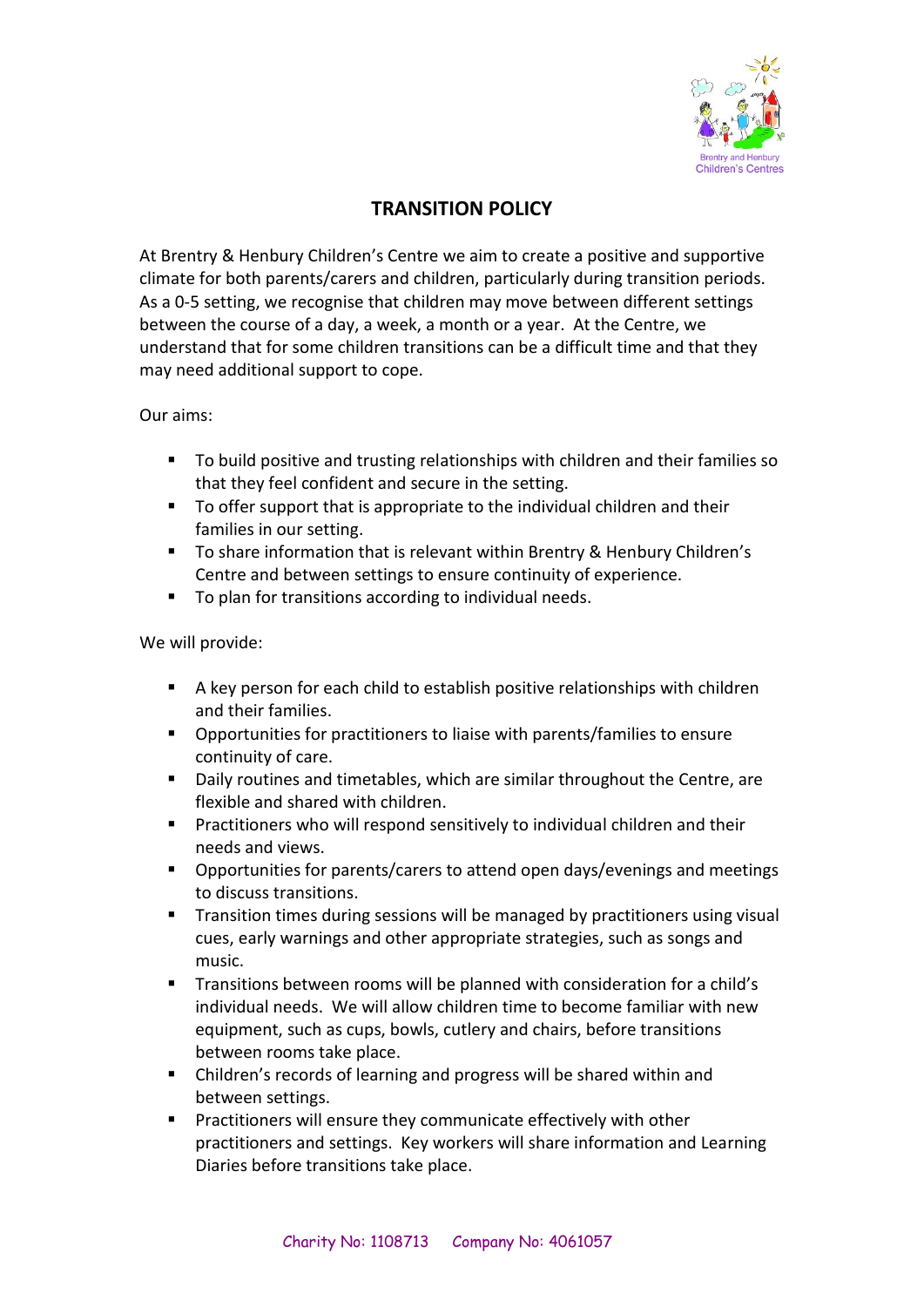

- An exit report will be completed when a child leaves the setting.
- **If appropriate, key workers will visit new settings/rooms with their key** children before their move. Staff may move with children to a new room if this is appropriate.
- Visits will involve the child's key person and the parents will be informed that visits will take place. Visits will take place at an appropriate time, e.g. during quieter times in a session.
- We will support children by discussing transitions to a new room, setting or school before they take place using books and visual aids as appropriate.